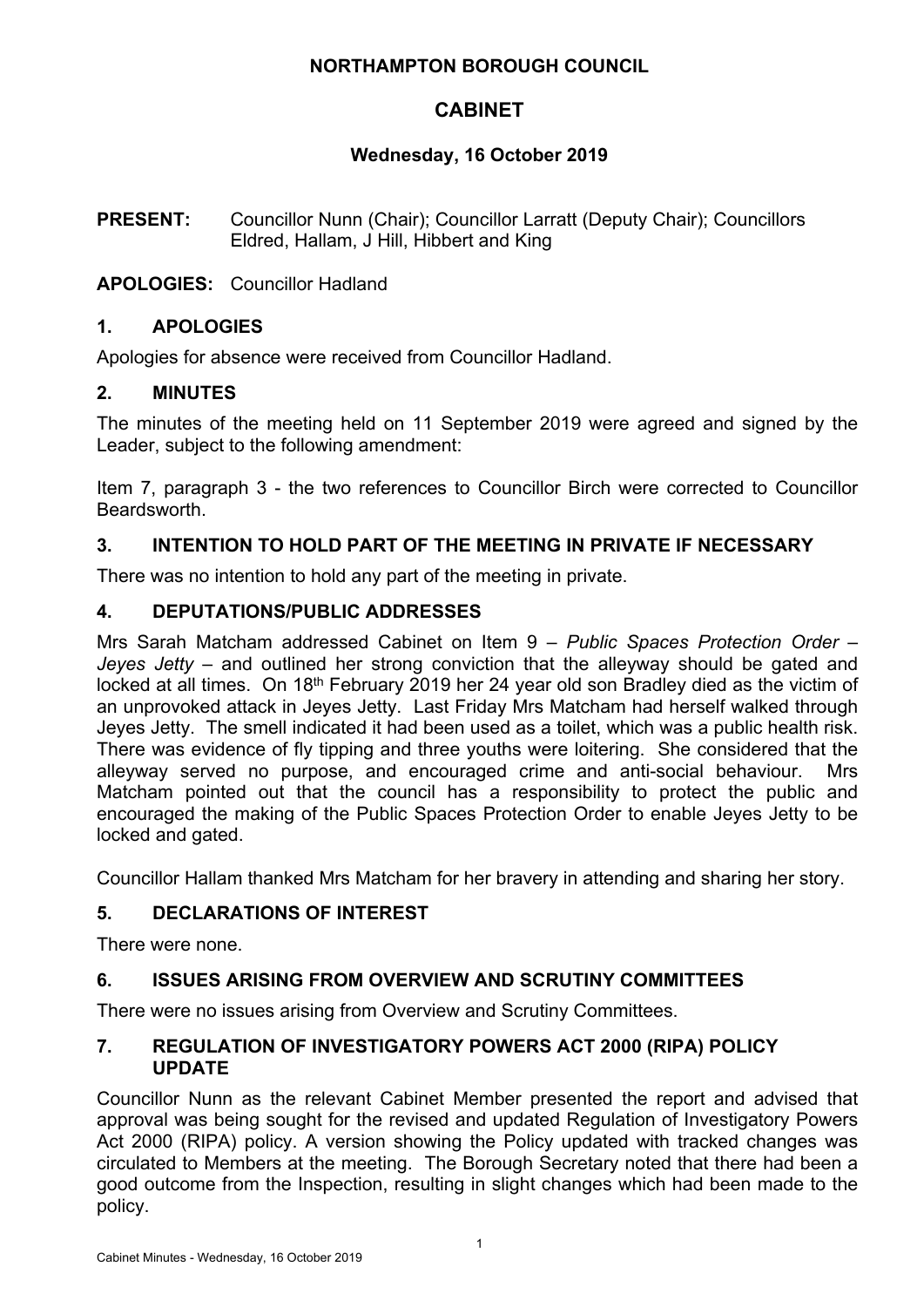RESOLVED:

- 2.1 Cabinet noted the update on the outcome of the desktop Inspection carried out by the Investigatory Powers Commissioner's Office (IPCO) dated 16<sup>th</sup> August 2019.
- 2.2 Cabinet approved the updated RIPA Policy attached as Appendix 1; and
- 2.3 Cabinet delegated authority to the Borough Secretary and Monitoring Officer to
	- a) Update the RIPA policy to include the name and contact details of new Authorising Officers after they have been appointed, and
	- b) Make such future amendments to the Policy which are in the opinion of the Borough Secretary and Monitoring Officer minor and are necessary to reflect either legislative requirements, relevant quidance or current good practice.

# **8. REVIEW OF PUBLIC SPACES PROTECTION ORDER 2017**

Councillor King as the relevant Cabinet Member presented the report and stated that it was important to agree to the commencement of a consultation process regarding the review of the Public Spaces Protection Order (PSPO) as the current order would expire on 31 March 2020.

Councillor Hallam welcomed enforcement in respect of cycling on the pavement – frequent complaints were received about Kettering Road.

Councillor Larratt also received regular complaints in respect of cycling on the pavement along Wellingborough Road. In regard to busking, he pointed out that whilst some buskers were very good, others were not, and regularisation would be helpful.

Councillor Birch agreed that cycling on the pavement was very dangerous. She considered that busking needed to be time-limited. Councillor Birch questioned how effective PSPOs were and how many times they had been issued. She also pointed out that current signage was small and high up – it needed to be legible and at eye level.

Councillor King stated that not many PSPOs had been issued. New signage would be put in place at the end of the consultation, dependent on the outcome. Operation Lily, deploying 10 extra police officers to the town centre, was making a difference.

Councillor Beardsworth noted that cycling on the pavement was a major problem and was also concerned about use of scooters – this was likely to become an issue and needed to be planned for. She had been out with the police in the town centre on many occasions. Jeyes Jetty had always been a problem as a cut-through and was not suitable for the town centre.

### RESOLVED:

- 2.1.1 Cabinet authorised the Chief Executive to undertake a 12 week consultation period regarding whether the review of current PSPO 2017 under the Anti-Social Behaviour, Crime & Policing Act 2014 should be renewed for a further three years and whether any additional activities or behaviour ought to be included in it as detailed in Appendix 1.
- 2.1.2 In addition, Cabinet authorised the consultation on additional behaviours which have been brought to our attention (busking, cycling on pavements).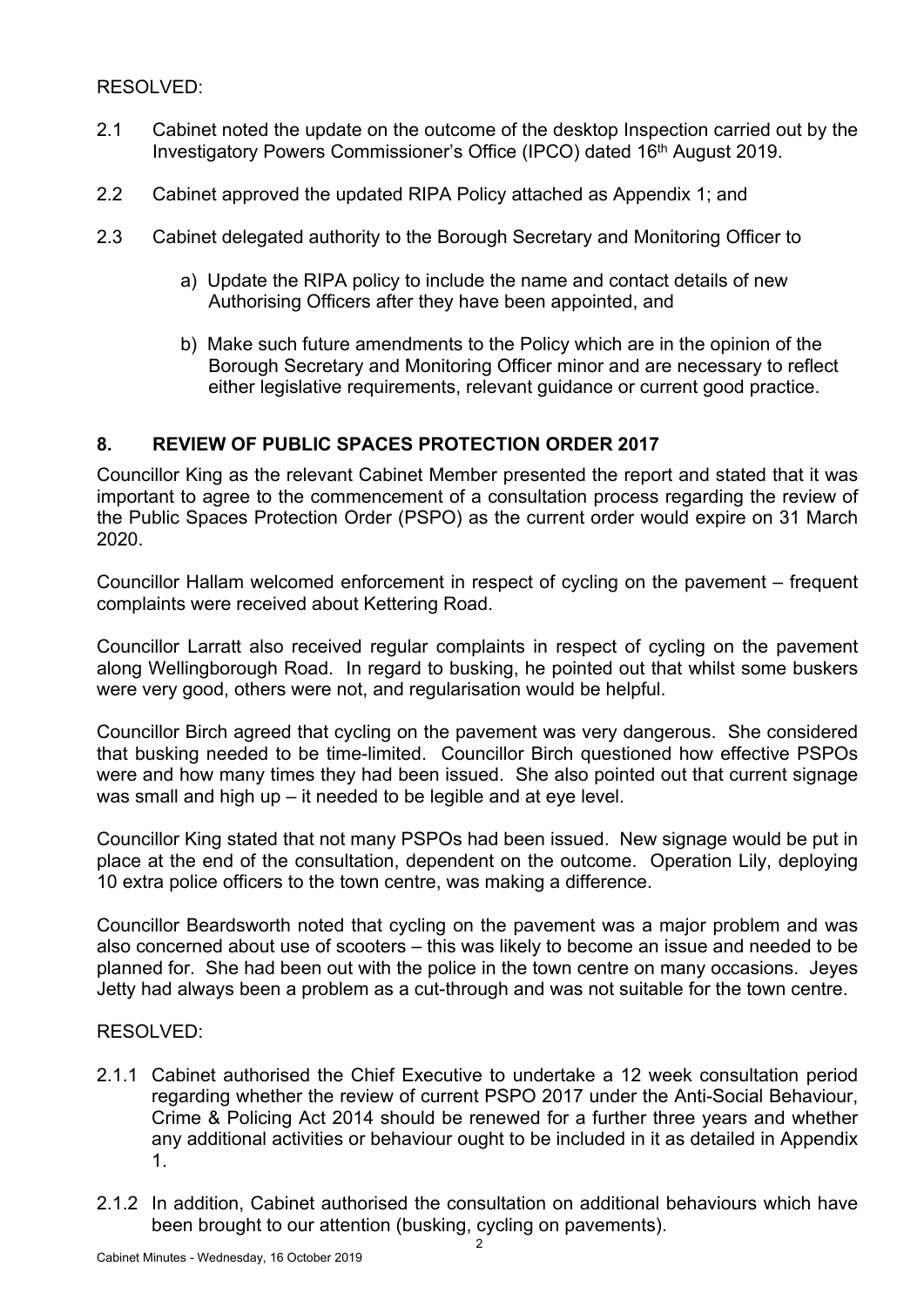2.1.3 Cabinet agreed to receive a further report, following completion of the statutory public consultation, which considers any representations received and, if appropriate, seek approval of the PSPO(s).

# **9. PUBLIC SPACES PROTECTION ORDER - JEYES JETTY**

Councillor King as the relevant Cabinet Member introduced the report, seeking approval to make a PSPO restricting the public right of way over Jeyes Jetty. Marble Arch had been gated a few years previously and anti-social behaviour in the area had reduced as a result.

Councillor King and Councillor Nunn had met with Mrs Matcham last Friday and Councillor King thanked Mrs Matcham for speaking to Cabinet.

RESOLVED:

Cabinet:

- 2.1.1 Resolved to make a PSPO as per Appendix 1 to this report restricting the public right of way over Jeyes Jetty for a period of three years after taking into account the results of a public consultation carried out between 19th June and 11th September 2019.
- 2.1.2 Resolved to delegate to the Borough Secretary the authority to comply with all legal steps and processes required by Chapter 2 of Part 4 of the Anti-Social Behaviour, Crime and Policing Act 2014 for the Council to make a PSPO restricting the public right of way over Jeyes Jetty for a period of three years as per Appendix 1 in order to give effect to the decision at 2.1.1.
- 2.1.3 Resolved to delegate to the Chief Executive authority to make an application for listed building planning permission for the installation of secure gates at each end of Jeyes Jetty and, subject to approval being granted, arrange for the installation, operation and maintenance of said gates.
- 2.1.4 Resolved to delegate to the Chief Executive authority to enforce a PSPO made under the power delegated at 2.1.2 and to authorise Council officers and appropriately trained external contractors working on behalf of the Council as authorised persons to issue fixed penalties of £100 to any person suspected of committing an offence under section 67 of the Act.

## **10. DRAFT NORTHAMPTONSHIRE DOMESTIC ABUSE AND SEXUAL VIOLENCE STRATEGY 2019-2022**

Councillor King as the relevant Cabinet Member presented the report and urged Members to adopt the Draft Northamptonshire Domestic Abuse and Sexual Violence Strategy. Funding opportunities had previously been missed because the strategy had not been in place.

Councillor Stone considered that the strategy should have been implemented earlier. Domestic violence and sexual violence were increasing year on year. However, she did not consider this to be an adequate report. The reference to Female Genital Mutilation (FGM) in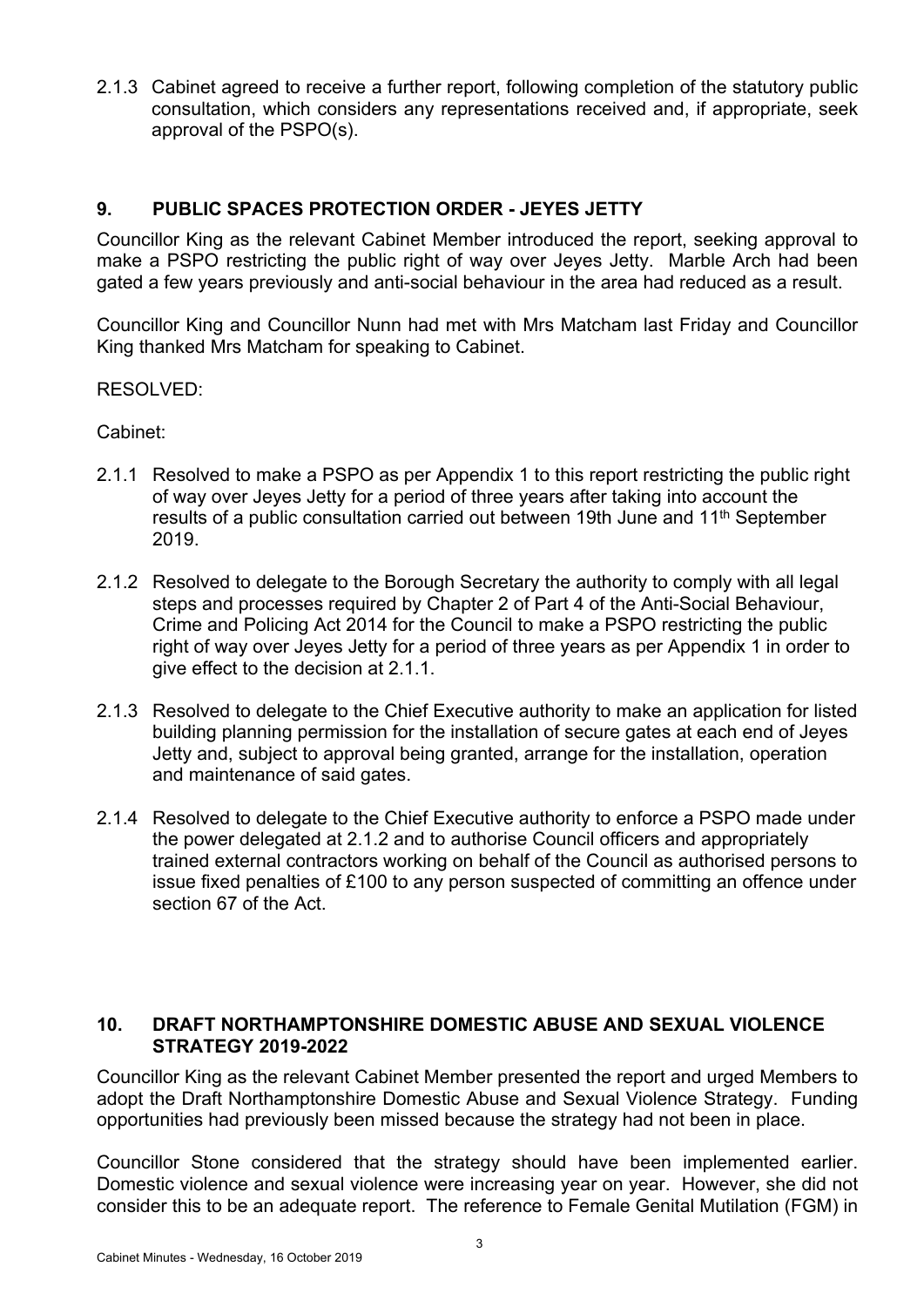section 3.1.6 was not good enough and needed to be taken more seriously.

Councillor Stone noted that although men can be victims of domestic and sexual violence, this was a gendered issue since 80% of victims were women. Of the men, one third were abused by their male partners and another third were a result of retaliation by women who were victims themselves. It was important that the correct evidence was obtained, otherwise the strategy and its implementation would not be adequate.

Councillor King initially stated that the strategy had been prepared by Nikki Marzec from the Police and Crime Commissioners Office. However, she later advised that it may have been written by Nikki Martin.

Councillor King advised that Home Office funding had been received recently, so some work on FGM had been done. This work had not commenced when the report was drafted, and Councillor King agreed to ask for it to be added.

Councillor Ashraf was pleased the strategy had come to Cabinet, but disappointed that refugees had not been consulted. She reminded Cabinet that a motion had been passed at Council on 10 December 2018 for financial assistance to Northamptonshire Domestic Abuse Service (NDAS), and asked how much had been given.

Councillor King stated that she and the Head of Housing and Wellbeing had had numerous conversations with NDAS, who were happy with how things were progressing. One of the reasons for the lack of funding had been the current strategy and once this was in place, progress could be made.

Councillor Beardsworth welcomed the report and questioned whether slavery should be included, especially in relation to those with additional needs and those from other countries. It was shocking that there was no criminal prosecution for FGM. She expressed appreciation for the work that had been done – especially since funding was difficult. She questioned whether the New Zealand or Tasmanian model of removing the perpetrator rather than the victim could be an effective way forward.

Councillor King advised that slavery was unlikely to be covered by this strategy, but she would provide feedback and await any response.

The Head of Housing and Wellbeing advised that it was difficult to draw the line as to what was included in the strategy. This was a draft county-wide strategy which each Northamptonshire Council was being asked to approve. An action plan was being developed with 5 objectives to be achieved in a reasonable time period. Comments made would be taken on board in developing the actions linked to the strategy.

Councillor King agreed to feed back concerns, particularly regarding FGM.

RESOLVED:

- 2.1.1 Cabinet considered and adopted the draft Countywide Domestic Abuse and Sexual Violence Strategy 2019-2022.
- 2.1.2 Cabinet committed to work with partner agencies to ensure the development and delivery of the strategy and associated action plans, through the community safety governance structures that are proposed.
- 2.1.3 Cabinet agreed to receive further reports on the implementation and progress of this strategy as and when necessary.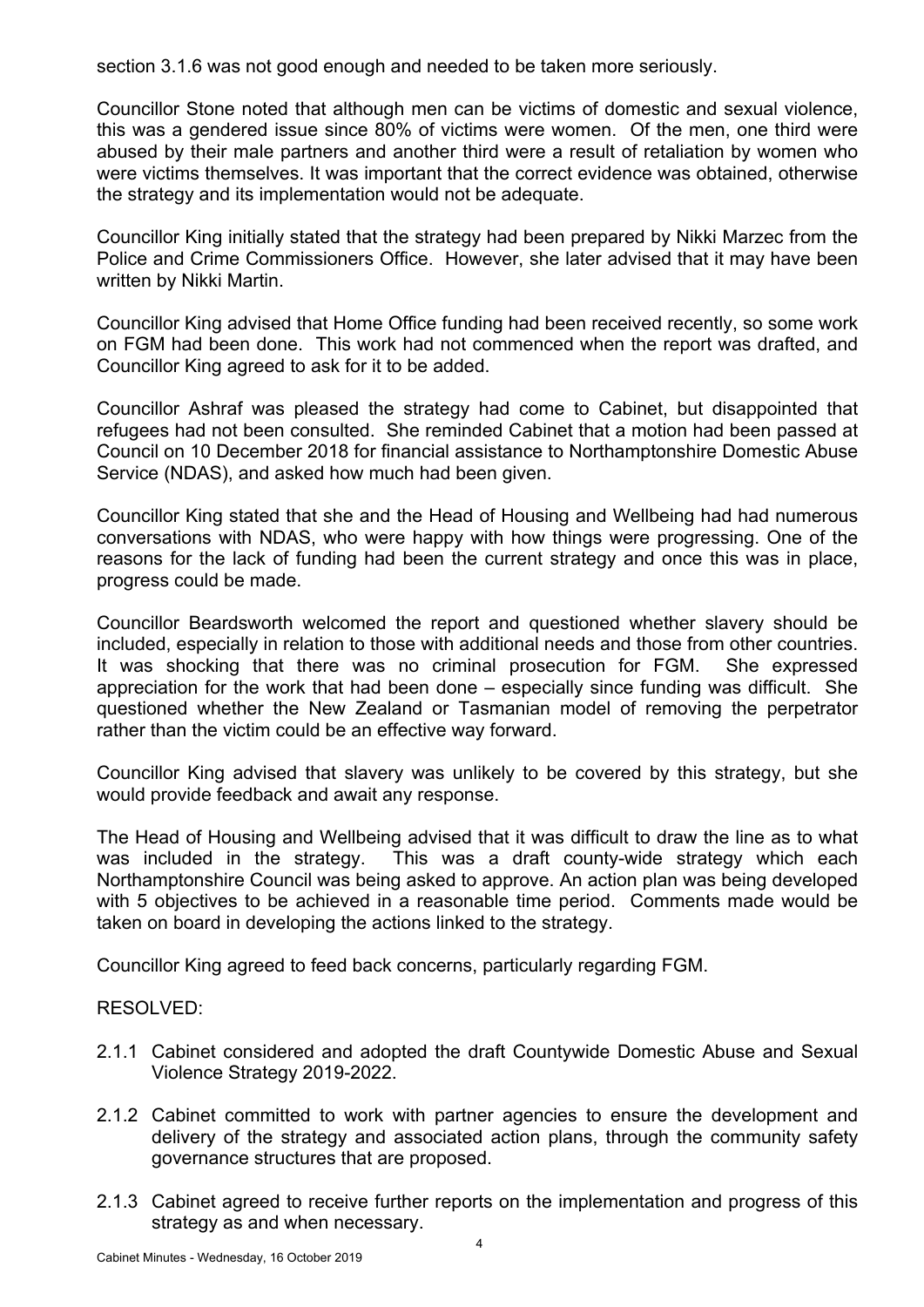# **11. MUSEUM POLICY DOCUMENTS**

Councillor King as the relevant Cabinet Member presented the report seeking approval for the updated and revised policies for Northampton Museums and Art Gallery.

Councillor Birch stated that the policies were robust and sound, based on current good practice. She was pleased to note the interest in suffragette and women's related objects. It was assumed that disposal procedures would be carefully followed to avoid previous errors. Councillor Birch asked how long it would be before everything was digitised, when Arts Council accreditation would be reinstated, and whether there would be a Phase 2 development of the museum.

Councillor King responded that although there were no plans for full digitisation, this could be suggested. There were positive conversations with the Arts Council regarding accreditation and Phase 1 was due to complete in Spring 2020. There were no plans for Phase 2 at present.

Councillor Beardsworth was pleased to note that lessons had been learned concerning disposal – although the extension of the museum had been a positive outcome from an undesirable situation.

### RESOLVED:

- 2.1 Cabinet agreed the adoption of the updated and revised Collections Development Policy; Care of Collections and Conservation Policy; Documentation Policy and Access Policy.
- 2.2 Cabinet noted Section 1 Overarching Principles and Section 16. Disposal Procedures in the Collections Development Policy relating to financially motivated disposals and the undertakings contained therein.

# **12. TOWN CENTRE MASTERPLAN**

In the absence of Councillor Hadland, Councillor Nunn outlined the report, noting that the ambitious plans were all indicative – detail would follow and would be consulted upon. The masterplan had been shaped by the public consultation. It was the start of the process, giving vision, direction and purpose which would link into local planning policy to help shape the town.

Councillor Ashraf read a statement on behalf of Councillor Stone, who broadly agreed with the plan and expressed thanks to officers for developing it, but questioned how viable it would be financially. The proposed Heritage Gateway would be a huge attraction to the town, but plans needed to be sympathetically drawn up. The current bus station should become the long-distance coach station and the new bus station should be part of Mayorhold. It was disappointing that there was a lack of space provided for the voluntary sector.

Councillor Birch read a statement from Dr Marie Dickie OBE (Friends of Northampton Castle and Spring Borough's Voice). Dr Dickie considered that the plan had limited public involvement and offered little in the way of enhancing the heritage of the town. Whilst recognising that development was necessary to fund transformation of a car park into public open space, she was concerned by the scale of development proposed for the Castle House/Doddridge site. She emphasised the importance of a heritage-led town centre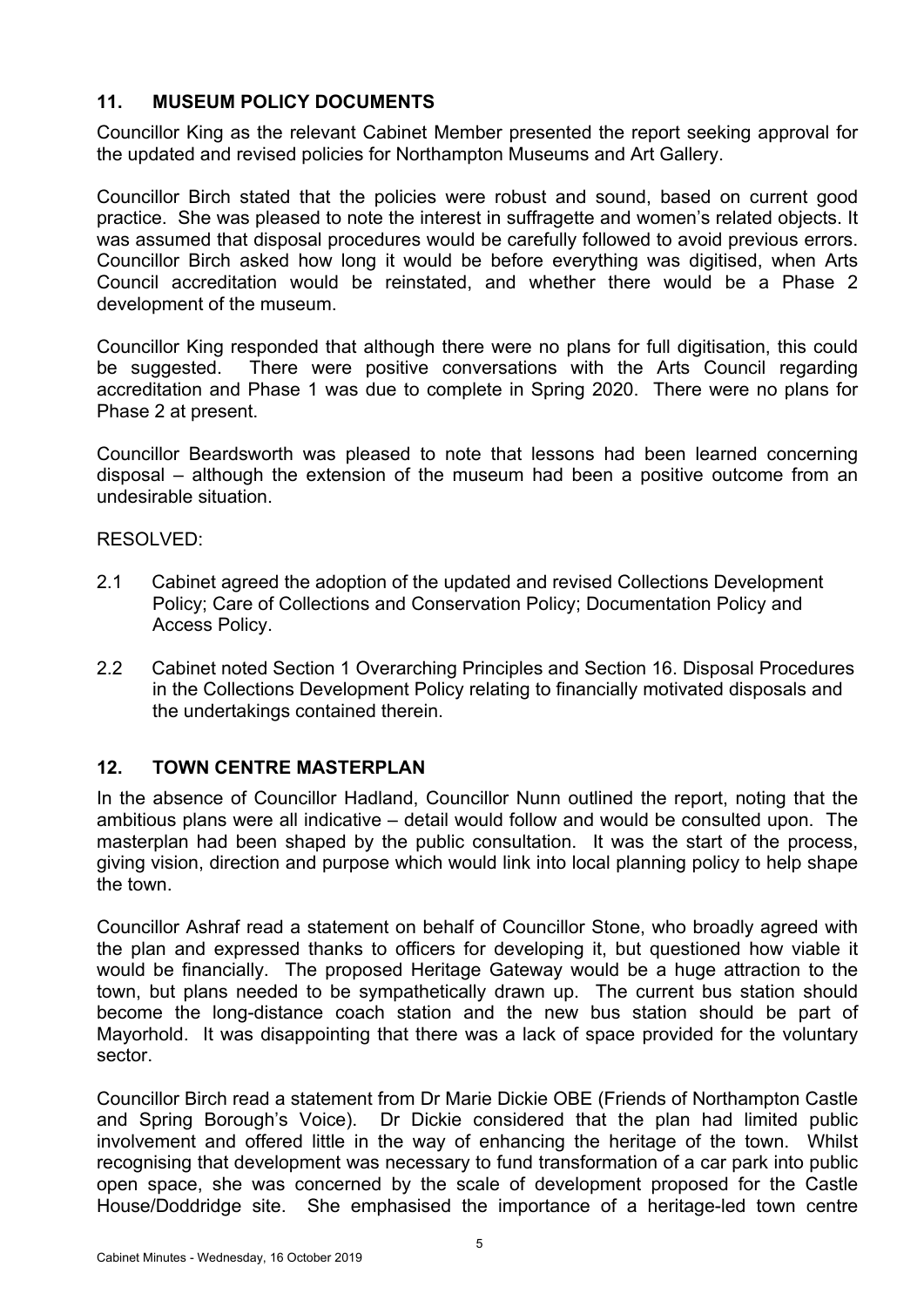improvement rather than focusing on residential and retail issues.

Councillor Beardsworth expressed thanks for the cross-party working group on the town centre. The town centre needed to become smaller with improved shop fronts. More money was needed, although not much was available. In terms of the public realm, more could have been done with the Greyfriars site; perhaps it could have been grassed. If award-winning council houses (like those in Norwich) could be built in Northampton that would be positive. The town centre masterplan document was well thought out and a good start to plan for the future.

Councillor Nunn expressed thanks to the Economic Growth and Regeneration Manager for his input to the report.

Cllr McCutcheon considered that retail was not the most important factor and in the past too much attention had been paid to it. In consultations, people mentioned the importance of the Guildhall/County Hall, libraries, theatres and other cultural activities. These should be built up, but public money was needed.

Councillor Eldred stated that it was important to develop leisure and other facilities alongside residential to encourage university students to stay in the town after graduating. Greyfriars would be a good hub for this.

### RESOLVED:

- 2.1 Cabinet approved the Northampton Town Centre Masterplan which sets the Principles and the approach that will be taken in order to deliver transformational change.
- 2.2 Cabinet noted the results of the consultation and how the masterplan has accounted for these within its design.
- 2.3 The Masterplan is used to inform emerging planning policy within the town centre
- 2.4 Cabinet noted the progress made to date, timescales and next steps for the Future High Street Fund application and the priority areas for intervention.

# **13. PROPOSED DESIGNATION OF AN ADDITIONAL HMO LICENSING SCHEME**

Councillor Hibbert as the relevant Cabinet Member presented the report seeking approval of a new Additional Houses in Multiple Occupation (HMO) Licensing Scheme. This was needed to ensure HMOs were well maintained and managed with accountable landlords.

Councillor Beardsworth was pleased to note the licensing scheme was being extended. Many people were discouraged by the number of HMOs because of parking issues, small room sizes, quality of life concerns and mental health issues.

Councillor Hibbert stated that the quality and enforcement team had been strengthened to ensure landlords fulfilled their obligations.

RESOLVED:

### 2.1 Cabinet:

(a) Noted the 'Consultation Report' of 3 May 2019 (attached to the report as Appendix A) and the 'Report on the findings from the Consultation on the Designation of an Additional HMO Licensing Scheme in Northampton' (attached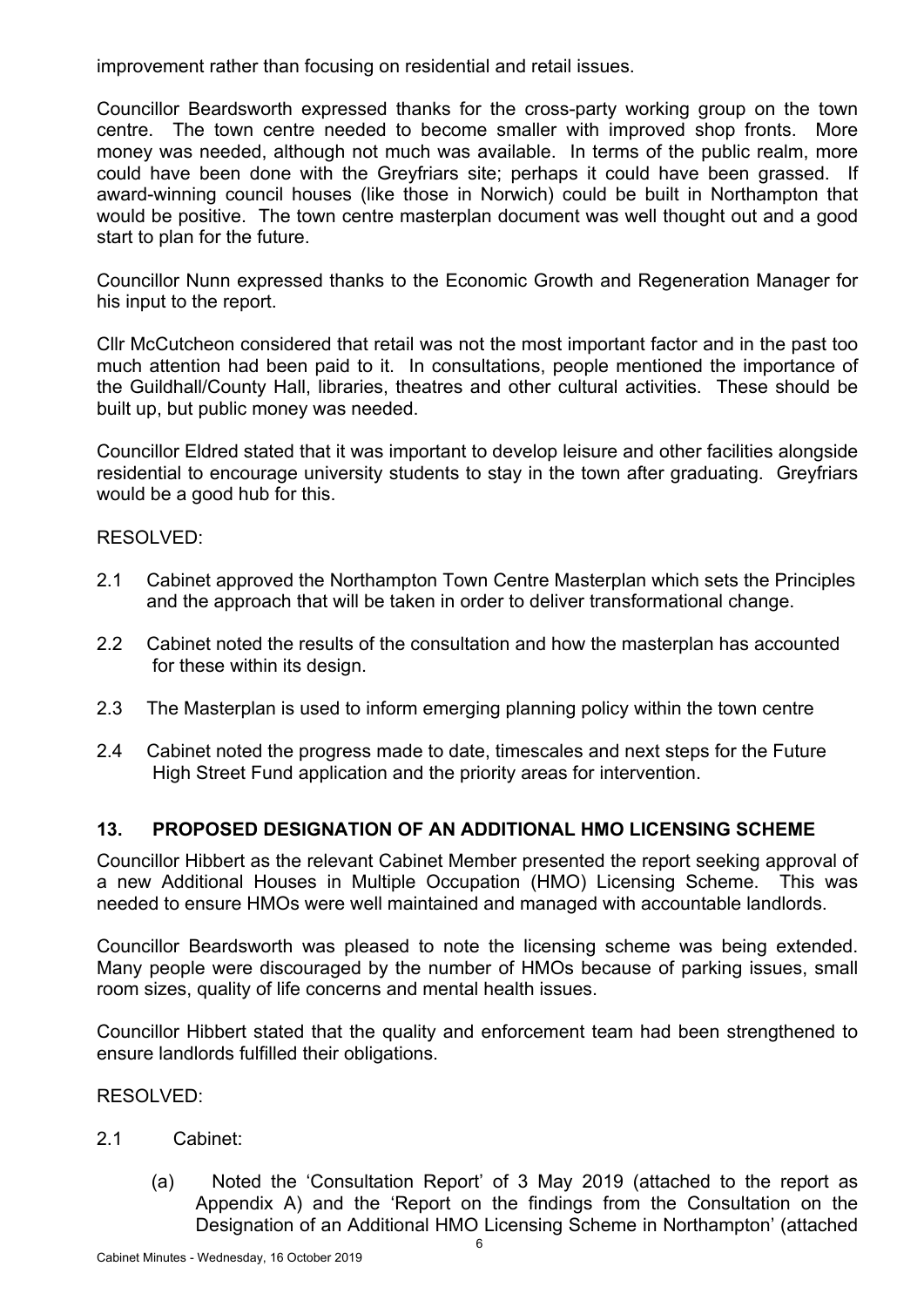to the report as Appendix B);

- (b) Agreed that, having considered the 'Consultation Report' (Appendix A), the 'Report on the Findings from the Consultation' (Appendix B) and the 'Hazards identified during HMO inspections' (Appendix C) which show that a significant proportion of the HMOs in the designated area are being managed ineffectively, an Additional HMO Licensing Scheme is required for a period of five years; and
- (c) Agreed to designate, with effect from 1 February 2020 for a period of five years, a selected area of the Borough (identified in the map and list of streets contained in Appendix D of this report) as being subject to Additional HMO Licensing under section 56(1)(a) of the Housing Act 2004 for the following types of HMO:
	- (i) Any HMO (irrespective of the number of storeys) that contains three or four occupiers who form two or more households; and
	- (ii) All self-contained flats (irrespective of the number of storeys) that are Houses in Multiple Occupation and contain three or four occupiers who form two or more households but, where the HMO is a section 257 House in Multiple Occupation, this Additional HMO licensing designation will only apply to those section 257 HMOs that are mainly or wholly tenanted, including those with resident landlords.

### **14. BOROUGHWIDE ARTICLE 4 DIRECTION FOR HOUSES IN MULTIPLE OCCUPANCY**

Councillor Hill as the relevant Cabinet Member presented the report seeking approval for public consultation of the proposal to introduce a Borough-wide Article 4 Direction. If approved, the three-week consultation would start on 7<sup>th</sup> November 2019, with a view to being approved by November 2020.

Councillor Ashraf was pleased that this Direction would cover all areas. Residents living in HMOs in her ward had expressed concern and people needed a decent place to live.

Councillor Hill also pointed out that some changes had already been implemented.

### RESOLVED:

- 2.1 Cabinet approved, for public consultation, the Council's proposal to introduce a Borough wide Article 4 Direction for houses in multiple occupation (HMO). This Direction, if it were to come into effect, would withdraw permitted development rights for the change of use from Class C3 Dwellinghouses to Class C4 Houses in Multiple Occupation for areas of the Borough not currently covered by an Article 4 Direction.
- 2.2 Cabinet agreed that the Head of Planning be given delegated authority in consultation with the Cabinet Member for Planning to make minor non-material spelling, formatting and other amendments to the consultation notices and documents where they do not alter the intent of the Direction.

# **15. LONG LEASE OF PUBLIC OPEN SPACE AT STONE CIRCLE ROAD**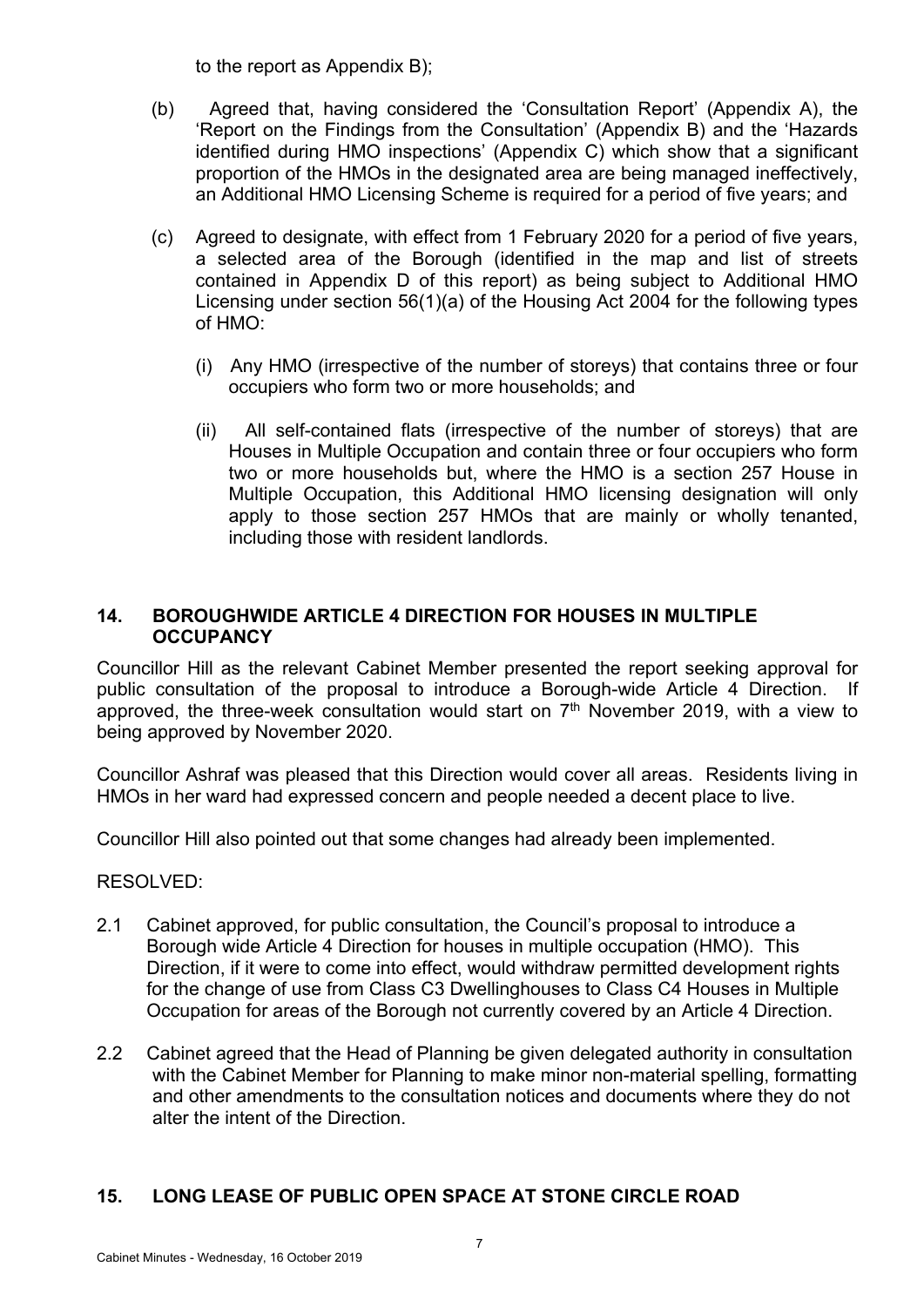Councillor Larratt as the relevant Cabinet Member outlined the report seeking authority to advertise the proposed disposal of public open space at Stone Circle Road. This was required in order to grant a 25 year lease to Thorplands 81, who had been playing football on the land for over five years. In the event of no objection, authority would be delegated to those mentioned in recommendation 2.3 (to which Councillor Larratt was added) to finalise the terms of the lease. A 25 year lease would give the club access to funding to further develop the excellent community facility.

### RESOLVED:

- 2.1 Cabinet approved "in principle" the disposal by way of a long lease the land at Stone Circle Road subject to (1) the intended disposal being advertised in accordance with statutory requirements and (2) any objections arising from this process being considered by Cabinet prior to any disposal taking place.
- 2.2 Cabinet authorised the advertisement of the proposed long lease (25 years) of public open space at Stone Circle Road in accordance with the requirements of the Local Government 1972, section 123 (2A) of the local Government Act 1972 as amended by the Local Government Act 1980, relating to the disposal of public open space
- 2.3 Cabinet authorised in the event of there being no objections received to the proposed disposal of public open space, that authority be delegated to the Economic Growth and Regeneration Manager in consultation with the Lead Member for Regeneration and Enterprise, the Deputy Leader, the Chief Finance Officer and Borough Secretary to approve and conclude terms of the long lease to Thorplands 81.

# **16. SIXFIELDS - ENFORCEMENT STRATEGY - UPDATE**

Councillor Nunn as the relevant Cabinet Member referred to the report updating Cabinet on the enforcement actions in the Sixfields case. It was important that these were made public where possible.

The Borough Secretary stated that there had been a number of reports in private due to the live litigation and consequent risk to strategy. In terms of liability, the Cardozas had been found to be in breach of fiduciary duties and efforts were now focused on the enforcement action to recover the judgement award and legal costs of £3m.

The Borough Secretary reported that discussions were ongoing in the transfer of two properties from Artefact to NBC, and a charge had been made on David and Christina Cardoza's house. Anthony Cardoza had declared himself bankrupt and a Trustee in bankruptcy had been appointed. First Land Limited had been put into liquidation by a separate party. Discussions were ongoing with Deloitte regarding a funding agreement – value for money was needed.

Councillor Beardsworth stated that she was angry for the taxpayers of Northampton. The debt should be pursued and NBC should be more proactive in recovering the money.

Councillor Nunn stated that public updates were important and progress was being made. The outrage was shared by all.

The Borough Secretary pointed out that money was put into First Land by the football club, not by NBC directly, so enforcement had to be done via a liquidator and needed to be costbenefit analysed. Councillor Beardsworth asked whether it had been known that the football club were putting money into a separate company. The Borough Secretary stated that he had not been involved at that point, but it was not known from his reading of the documents.